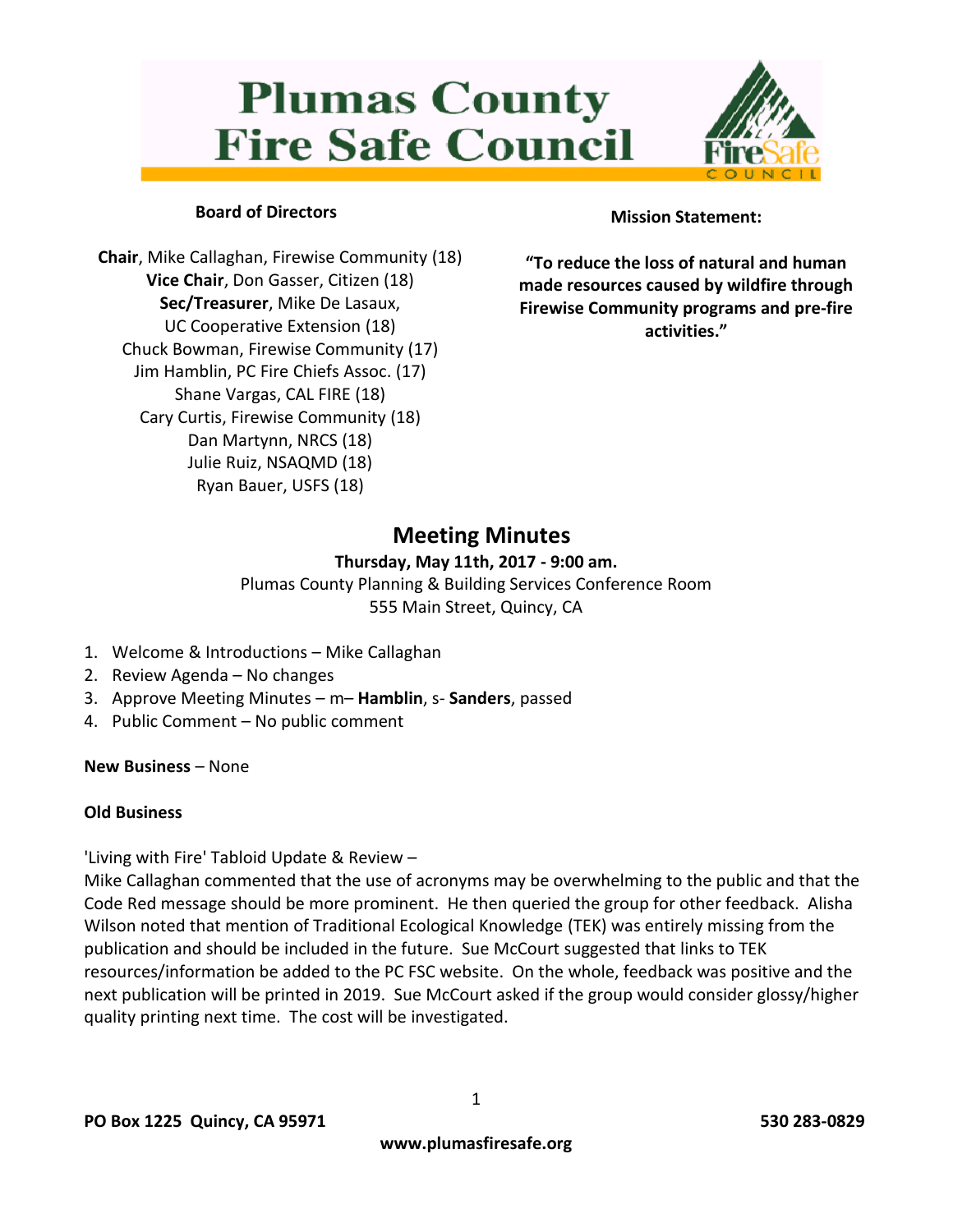Overview: California State Responsibility Area Fire Prevention Fund –

Mike Callaghan noted that the SRA fee bills have just been delivered. The fee was passed by the California State Legislature to pay for fire prevention. When a fee is paid, the payer must be provided with a service. So, where have the funds been directed so far? On average over the past 6 years, 72% of the funds have been spent through CAL FIRE, while 12% have been spent for the Board of Forestry (including legal fees), and 16% to other State agencies for administration (including 9% to the Board of Equalization for collection of fees).

Grants expenditures are not reported as an expenditures until the actual funds are released through grantees. The 2015 status report [\(available online](http://bofdata.fire.ca.gov/hot_topics_resources/2015_status_report_on_the_sra_board_of_forestry_and_fire_protection_09_28_16.pdf)) doesn't address *how* funds are being spent, but does show how expenditures are distributed by Cal Fire units geographically. While LMU is receiving back what is collected by SRA fee payers, it is unknown if Plumas County is receiving an equitable amount.

Chief Delacour explained that the increase in funds to the CCCs is a result of inmate numbers being down.

# **Updates**

1. Plumas County Tree Mortality Task Force – Next meeting tentatively scheduled for June  $8^{th}$ . Sue McCourt said presentations from the April 14<sup>th</sup> Cal OES workshop are on the [CA TMTF website.](http://www.fire.ca.gov/treetaskforce/reports#1) The campgrounds on the west shore of Lake Almanor are closed due to tree mortality. Mike DeLasaux and Sue McCourt will collaborate on a press release in order to facilitate the tree mortality data collection app.

2. Status of Current Grants – Hannah Hepner & Project Managers

**278 – Chipping Program:** Gary Parque updated that there has been a lot of outreach done, but followup is proving crucial for follow-through from landowners. There may not be many participants in the first year, while the program is under development and still relatively unknown to residents. Applications are due May 15<sup>th</sup> to allow for contracting. However, a second phase of contracting will take place later in the summer. Mike Callaghan noted that, in the first year, emphasis should be placed on identifying and training community volunteers.

**262 – Feather River Stewardship Coalition:** Modification processed adding \$20,000 in additional funds to the grant. The next meeting is June  $1<sup>st</sup>$ .

**259 – Barry Creek:** Work has resumed. The forester, Danielle Bradfield, has concerns that the wet weather will limit completion of the project – the grant expires in September. A purchase order for chips has been secured for biomass.

**East Quincy:** Should be done by the end of the month.

**East Shore:** There are 9.41 acres of viable treatment area. The cultural resources survey is complete. Once the report is submitted, it should be a quick turn-around to receive the signed Decision Memo. **260 – Hwy 70:** Winningham has masticators on site, ready to begin work. A budget modification is pending. Forester costs exceeded expectations.

**273- Dixie Valley:** Parcel assessments will be conducted once the weather permits. A grant extension has been requested.

**277- Wolf/Grizzly & 280 - Bucks Lake:** Contracts are under development at PNF.

**279- Mohawk Vista & 280 – Gold Mountain:** Waiting on executed grant agreements from PNF.